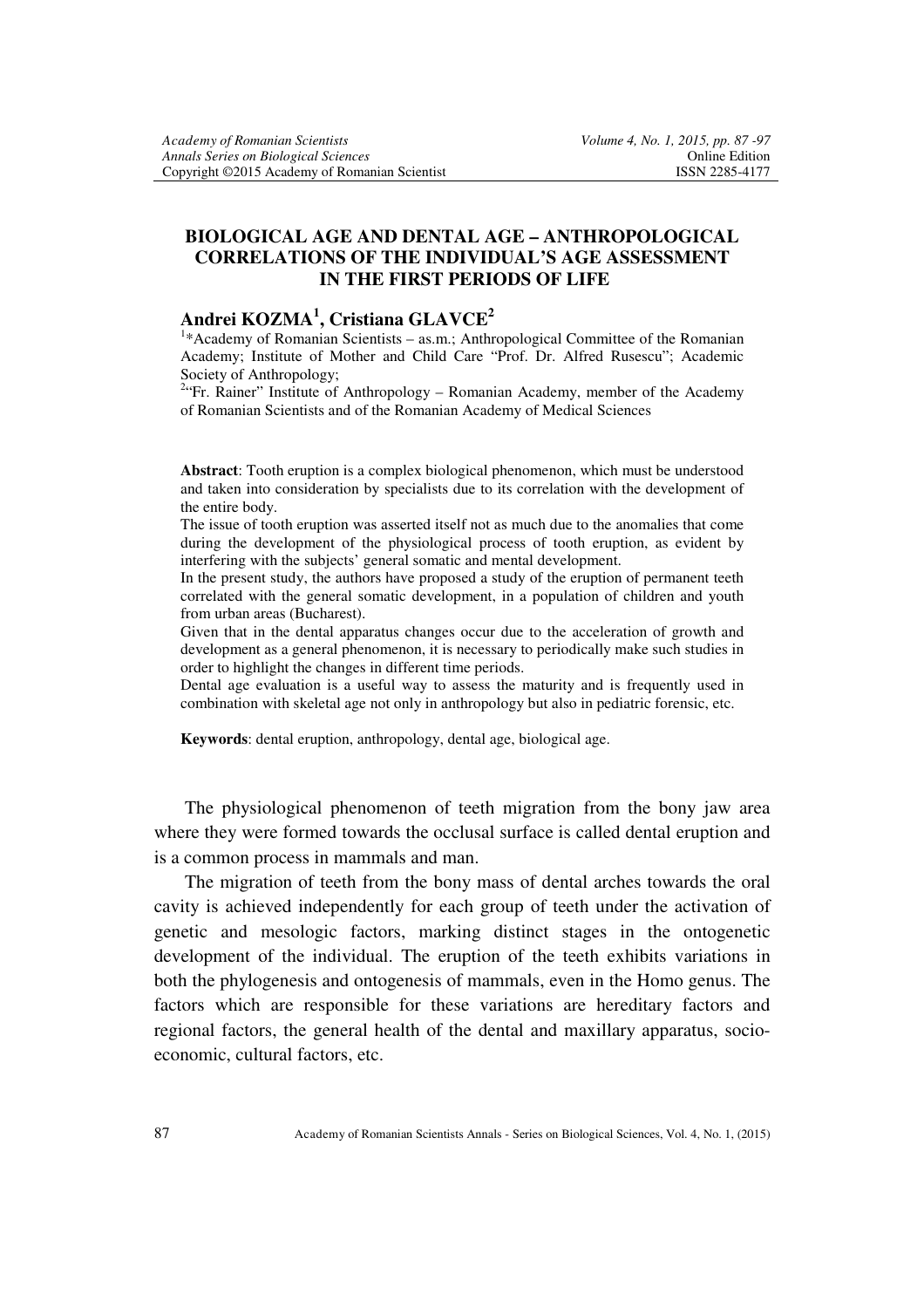The chronological limits of eruption of temporary and permanent teeth vary according to the categories of teeth, being thereby indicators of the general somatic development for determining the actual age of the subjects, therefore in assessing the limits of growth and development normality in relation to chronological age and gender. At the same time they also allow highlighting genetically or mesologically determined growth acceleration and retardation while being valuable signs in detecting general disorders (endocrine, metabolic, genetic).

The acceleration of growth and development as a phenomenon of microevolution leads, among other things, to an increase in height and weight in different ontogenetic stages and in the final stage to adulthood, in comparison with previous generations, as well as to a precocious physical psychological maturation. The phenomenon is reflected by an acceleration of physiological phenomena such as physical and mental development level, time of dental eruption, sexual maturation, etc. After various studies conducted it can be said that *the timing of tooth eruption is a good marker of the actual age compared to the chronological age*, therefore an indicator of the level of normality, acceleration or delay of the growth and development process in a population at a given time.

The problem of tooth eruption asserted itself not so much by the anomalies that arise during the process of physiological tooth eruption, but mainly due to the obvious interference with subjects' general somatic and psychic development.

The concept of physiological age, introduced by C.W. Crampton as early as 1908, enhances the variability of physiological rhythms that determine in individuals of the same chronological age different biological ages, each person possessing a specific internal movement, one's own pace. (2)

The physiological age or rather the biological age can be assessed based on the morphological correspondences which are the expression of biochemical, physiological modifications, as well as of the relations between them. (3)

Arensburg et al. established as criteria in assessing the age of individuals the age of tooth eruption, namely the type and number of the teeth existing on the dental arch at a given time, a very effective method in evaluating the age in both the current population and the relics that highlight the ontogenetic development of the human species.(1) The authors identify four stages, namely:

- stage I: no deciduous tooth erupted= less than 6 months

- stage II: various stages of deciduous teeth eruption = 6 months -5 years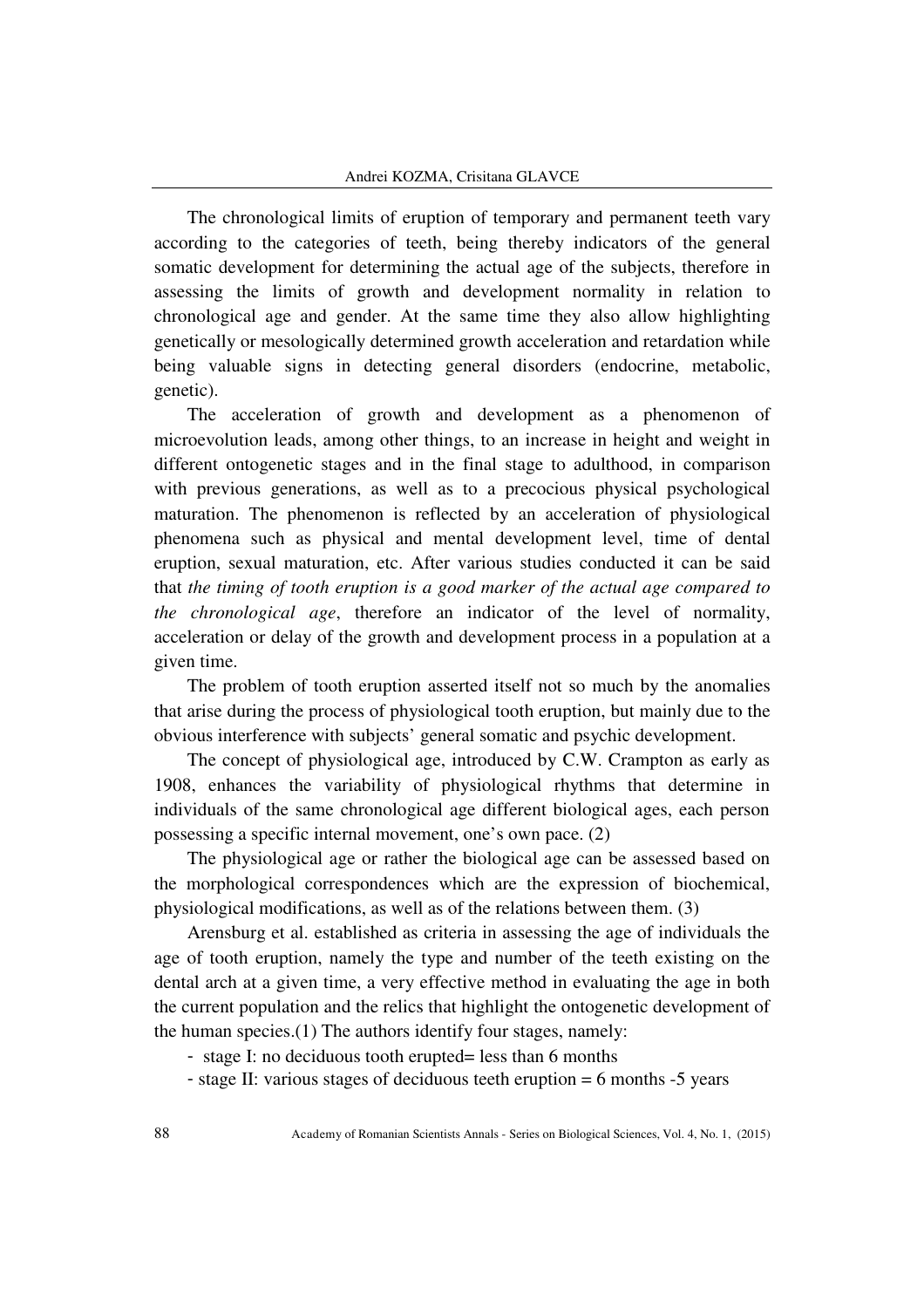- stage III: mixed dentition (deciduous + permanent) = 6-12 years

- stage IV: only permanent teeth = over 12 years, adults

Tanner noted that *in order to determine the development for a given biological age, comparable to the chronological age, four criteria can be used*, namely: skeletal age, dental age, morphological age (size, weight, etc.) and the age of the secondary characters (valid only in puberty).(8) He also notes the absence of significant differences between genders in terms of age of the teething on a semi-arch or another (right-left), with differences only between homologue teeth on the antagonist arch (superior-inferior).

Of all the stages of life, adolescence is the period which offers us the most appropriate moment for understanding the complex and variable relationship between the chronological age and the biological one. In childhood, deciduous and secondary tooth eruptions are markers of similar importance in establishing this relation. On the curve of the child's development, the gap between chronological age and biological age is a choice indicator of his / her health.

The relationship between chronological age and biological age manifests itself in the various stages of life in complex and variable ways, depending on genetic and environmental factors, as well as on the stare of health that induces specific rhythms in metabolic processes. In adolescence the physiological and biochemical changes which occur are also reflected in marked morphological equivalences. At this stage we benefit from criteria which allow us to easily define biological age, such as stature and weight, the peculiarities of body proportions, skeletal ossification degrees, the eruption of permanent teeth, the development of secondary sexual characteristics, etc. (6). Consequently, specialised literature uses the terms of bone age, dental age, statural age, physiological age or sexual stage age.

The various studies conducted so far both in our country by teams led by Rusu, I., Maria Cristescu, P. Firu and Cristiana Glavce and worldwide have revealed a wide variability of dental age in the same chronological age both at individuals' and populations' level.

The problem of calendar age estimation in regions where there are no accurate records of data at birth is a notorious problem - and here we are not referring strictly to our country. Comparative clinical evaluations between body weight and height bring a degree of uncertainty through the lack of the population's corresponding standards. Under these circumstances Voors recommended as early as 1957 the use of dental age, taking into account that both the temporary and the permanent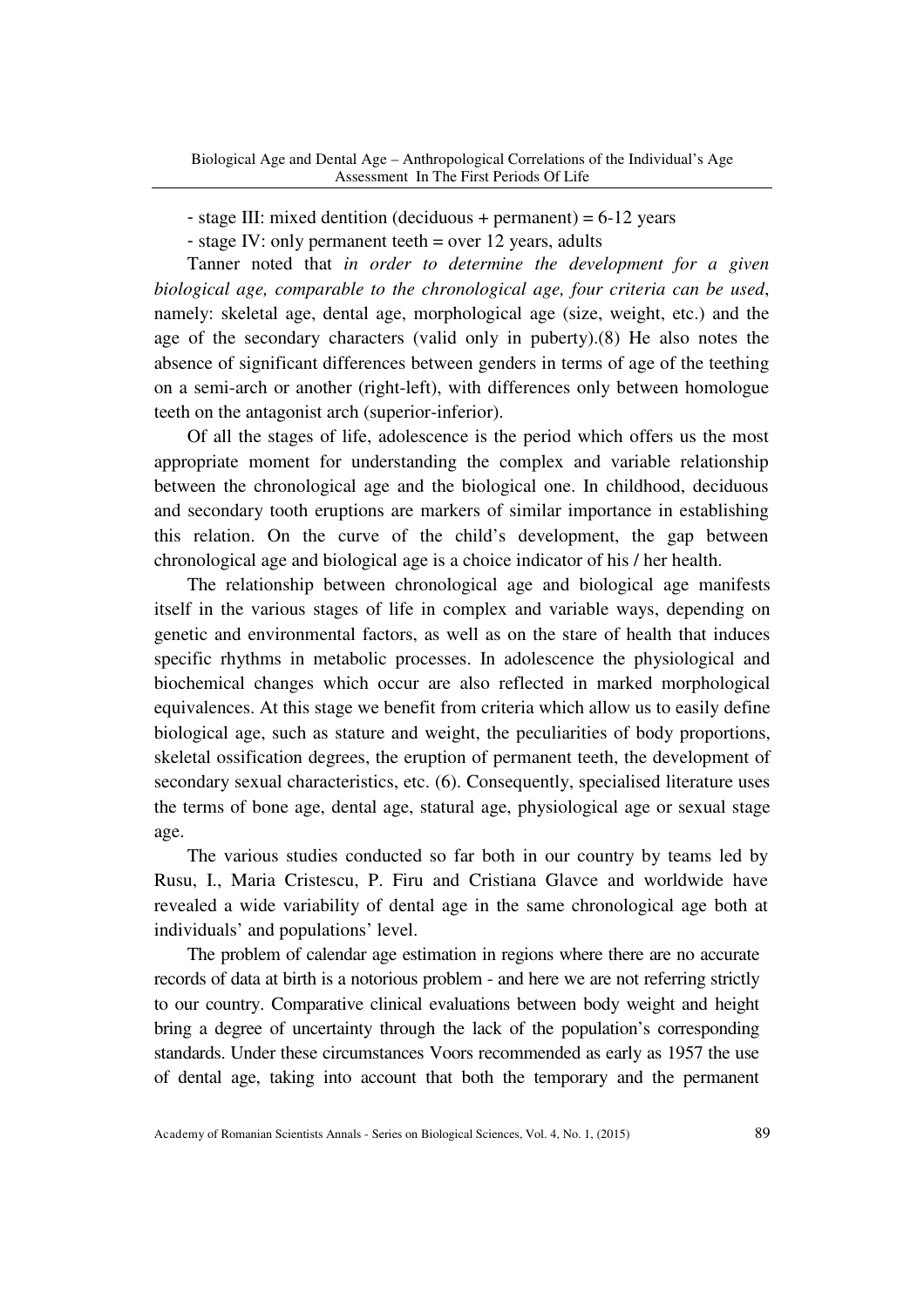dentition can be used to estimate calendar age with the necessary approximations. (9) Age estimation errors increase with the frequency of eruption delays as a result of trauma, pulp treatments and extractions, especially in the period between 2.5 and about 6 years when deciduous dentition may be affected and permanent dentition has not yet erupted.

Very rarely radiographic investigations are used on developing jaws and teeth (due to the irradiation of tissues and especially to technical difficulties), for accurate assessment of individual development age, most evaluations being based simply on the dental status which reflects the situation of the dental eruption during the respective period. The simplest method of obtaining dental age requires nothing else but the enumeration of the existing deciduous or permanent teeth and the recourse to a table with the dental age of individuals grouped according to gender, age and genetic features.

Variability limits of **temporary teeth eruption** are more limited than in the case of permanent teeth due to a stronger genetic conditioning.

Our studies have confirmed the minimal, in fact insignificant, deviation from the eruptive normal of the deciduous dentition, the mesologic factors having a minor influence on the eruptive moment.

| Tooth                     | <b>Beginning of</b><br>calcification | <b>Formation of the</b><br>crown (months) | <b>Eruption</b><br>(months) | <b>Maturation of</b><br>the root (years) |
|---------------------------|--------------------------------------|-------------------------------------------|-----------------------------|------------------------------------------|
| Central Inc.              | $4-4.5$ months                       | $1.5-2.5$ months                          | 6-8 months                  | 1.5 years                                |
| Lateral<br><b>Incisor</b> | 4.5 months                           | $2.5 - 3.0$ months                        | 8-10 months                 | $1.5-2$ years                            |
| Canine                    | 5 months                             | 9 months                                  | $10-20$ months              | 3.5 years                                |
| Molar 1                   | 5 months                             | $5.5 - 6.0$ months                        | $12-16$ months              | 2.5 years                                |
| Molar 2                   | 6 months                             | $10-11$ months                            | $20-24$ months              | 3 years                                  |

**Table 1.** Beginning of calcification, formation of the crown, age of eruption and maturation of the root in temporary dentition (Molnar) (i.u. = intrauterine)

The chronology of deciduous dentition eruption is: central incisor, lateral incisor, molar l, canine and molar 2.

Deciduous teeth erupt between about 6 months and maximum 30 months (two and ½ years). At 6 months the first group of teeth erupts: the lower central incisors; first on the low jaw then on the upper jaw, with the exception of the upper lateral incisors that erupt before the lower lateral incisors.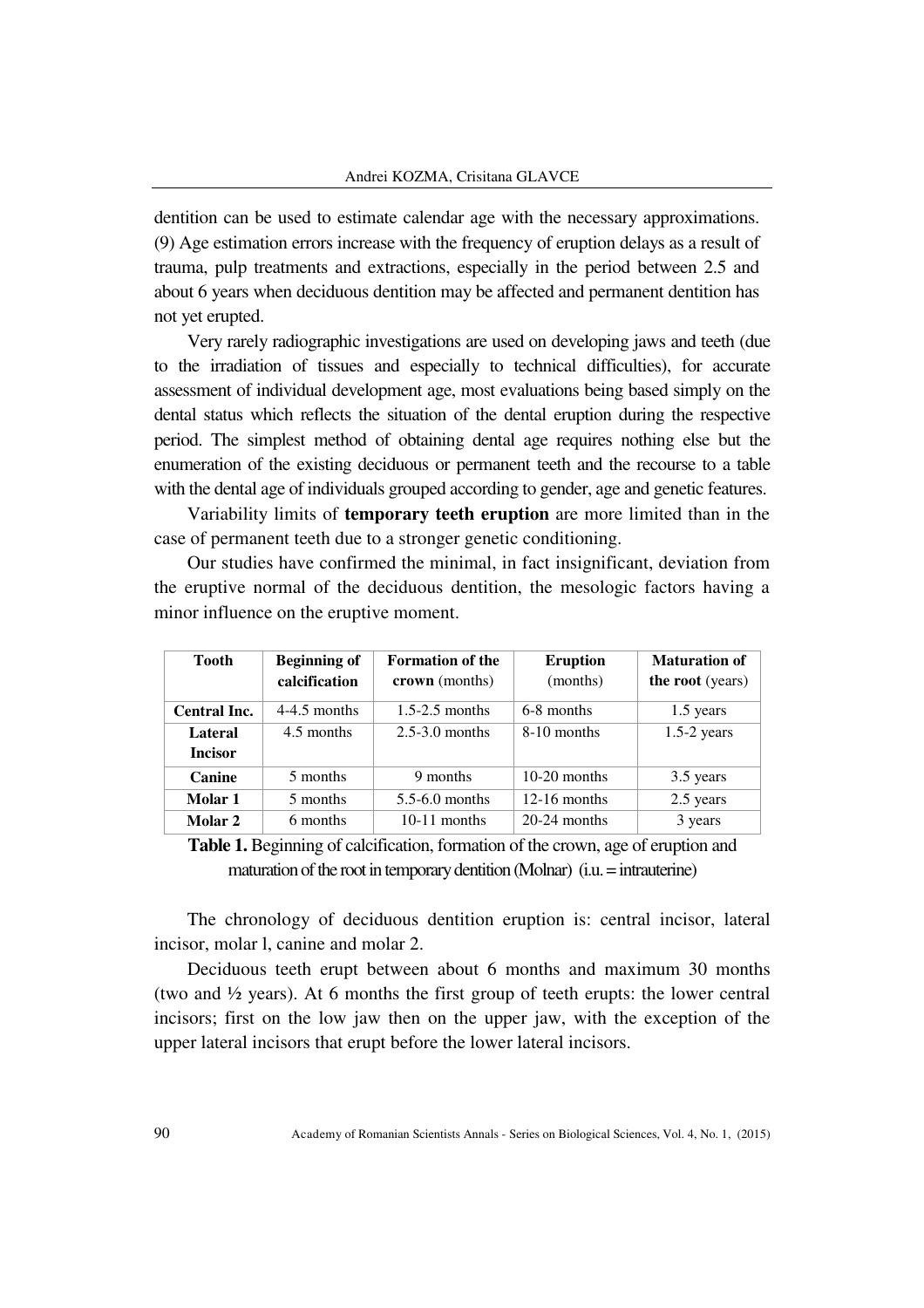The chronology of deciduous dental eruption is influenced mainly by genetic factors and less by environmental factors and this because for a long period of time (approximately 9 months) they are protected by the maternal body.

It seems that there are no significant differences between genders in terms of deciduous teeth eruption, the factors that influence skeletal maturation and tooth eruption being similar to those which control growth.

The difficulties of comparative assessment arise from the simple fact that certain researchers viewed "eruption" as the moment of the first appearance of any part of the crown out of the gum, while others waited for the eruption of the whole crown, leading thus to a considerable interval between the two eruptive stages. (8)

We took into account the emergence of the first cusp in the gingival mucosa, considering that tooth eruption begins once the tooth crown is mineralised and appears on the gingival mucosa and ends when the tooth migrated until it touched the proximal neighbour and reached the occlusion plan.

In the case of **permanent dentition eruption**, which covers a much longer ontogenetic period (from the age of 5-6 years until over 18 years), there are groups of teeth with a stronger genetic conditioning (incisors and molar 1) and groups of teeth with stronger mesologic conditionings (canines, the second molar, the premolars 1 and 2).

The highly genetically conditioned teeth: incisors and molars 1 (of 6 years) appear in easily predictable periods and suffer only minor variations due to environmental conditions. Environmental factors exert their influence only on the quality of dental structures and consequently on dental morbidity due to individuals' dental hygiene, nutrition.

Central incisors appear around the age of 7 in a brief period of time of only several months, in both sexes, when there is already a posterior support for the molar of 6 years which has already concluded its eruption.

The first permanent molar erupts in a narrow range of  $\pm$  6 months around the age of 6 years and is a marker of this age. The eruption of this tooth indicates that the individual is ready to start his / her elementary education.

The second permanent molar erupts around the age of 12 years. Because of this regularity, the eruption of the second permanent molar was once used as an indicator of the age at which a child could or could not work in a factory, therefore it was called factory tooth. In an era in which documentation on chronological age was far from being exhaustive, such a test had a considerable intrinsic value.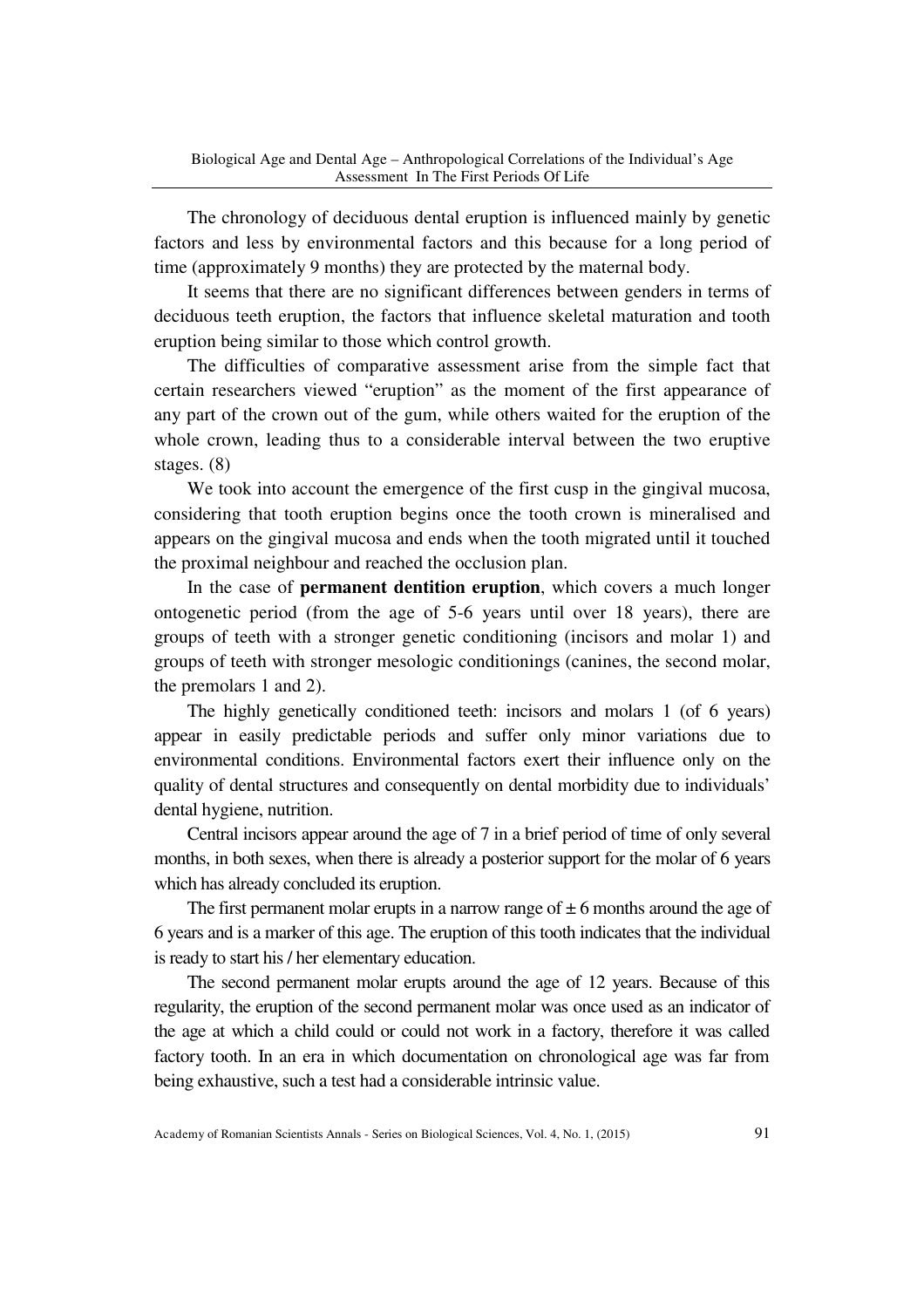The third permanent molar, erupting in a variable age range (between 17 and 80 years) and having no marker value, was called "wisdom tooth" according to the assumption that it appears around the age of discernment.

The greatest difference in terms of living conditions appears during the eruption of the canines and premolars, precarious conditions leading to a delay in the emergence of these teeth.

We can notice in secondary dentition sexual dimorphism manifested by tooth eruption precocity in girls as compared to boys, comparable with differences in skeletal maturation. The factors that influence skeletal maturation and tooth eruption are similar to those which control growth.

In general the eruption of permanent teeth is done chronologically according to the data in Table 2.

|      |       |         |           |           |           |       |           | CI years   LI years   C years   P1 years   P2 years   M1 years   M2 years   M3 years |
|------|-------|---------|-----------|-----------|-----------|-------|-----------|--------------------------------------------------------------------------------------|
| sup. | $7-8$ | 8-9     | $11 - 12$ | $10 - 11$ | $10-12$   | $6-7$ | $12 - 13$ | $17 - 21$                                                                            |
| inf. | $6-7$ | $7 - 8$ | $9-10$    | $10-12$   | $11 - 12$ | $6-7$ | $11 - 13$ | $17 - 21$                                                                            |

**Table 2.** Dental age as an indicator of biological age (according to Stewart and Barker) (7)

Based on the study of some of our study subjects' dental radiographs and according to the literature data that dental crowns are formed and tooth eruption is completed, however, the roots of the erupted teeth are still not fully developed. (Table 3.)

|           |           | IL years  | C years   | P1 years   P2 years |                      | M1        | M <sub>2</sub> | M <sub>3</sub> |
|-----------|-----------|-----------|-----------|---------------------|----------------------|-----------|----------------|----------------|
|           | IC years  |           |           |                     |                      | years     | years          | years          |
| calcifi-  | $3-4$     | $10-12$   | $4 - 5$   | $1.5 - 2$           | $2 - 2.5$            | birth     | $2.5 - 3$      | $7 - 10$       |
| cation    | months    | months    | months    | years               | years                |           | years          | years          |
| crown     | 4-5 years | 4-5 years | $6-7$     | 5-6                 | $6 - 7$              | $2.5 - 3$ | $7-8$          | $12 - 16$      |
| term./ani |           |           | years     | years               | years                | years     | years          | years          |
| eruption  | 7 years   | 8 years   | 11 years  |                     | 10 years $ 11$ years | 6 years   | 12             | $16-22$        |
|           |           |           |           |                     |                      |           | years          | years          |
| root      | $9-10$    | $10 - 11$ | $12 - 15$ | $12 - 13$           | $12 - 14$            | $9-10$    | $12 - 14$      | 18-23          |
|           | years     | years     | years     | years               | years                | years     | years          | years          |

Table 3. Chronology of the development of human permanent teeth (Logan. Kronfield according to Schour and Massler)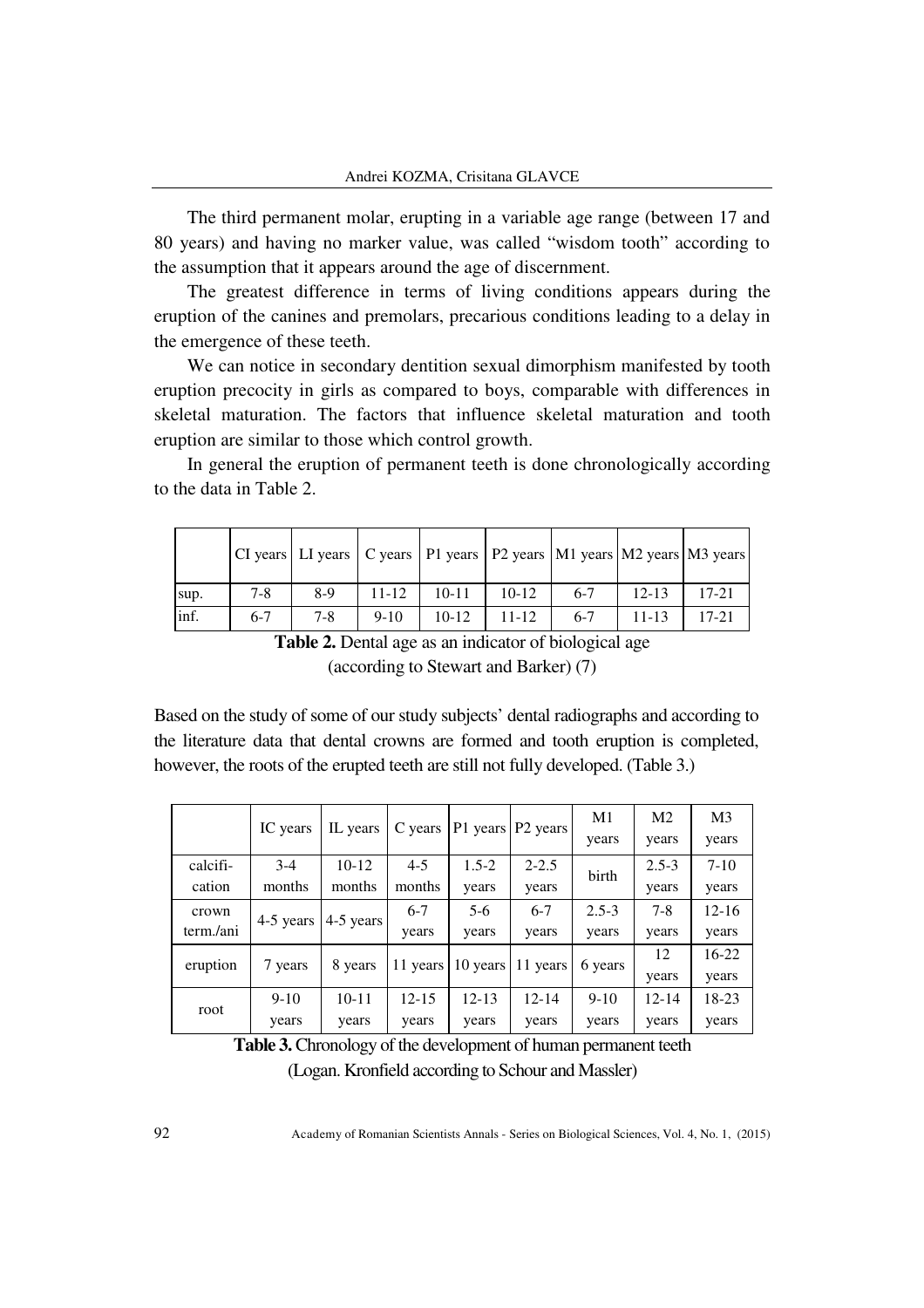As we have already mentioned, the acceleration of growth and development as a phenomenon manifests itself, among others, through an increase in height and weight compared to previous generations, and through a precocious physical, psychological maturation. The acceleration phenomenon reveals itself through a precession of physiological phenomena such as the mental development level, time of tooth eruption, sexual maturation. Following the various studies conducted, it can be said that *the moment of tooth eruption is a good marker of the actual age compared to the chronological one*, therefore an indicator of the level of the acceleration in a population at a given time.

In the present paper we have intended to study the definitive teeth eruption in a population of children and youths from our country. Given that also at the level of the dental maxillary apparatus changes of growth and development occur due to acceleration as a general phenomenon, it is necessary to periodically make such studies in order to highlight the changes occurred in different time periods.

Besides the strictly theoretical interest of variability of tooth eruption depending on the genetic load in a population, through the researches conducted the study of tooth eruption can bring a significant practical contribution, the scope and the applicability extending to several areas.

The knowledge of deviations from processes of growth and development is the main element of the preventive and curative treatment of the young population concerned.

To determine whether a child falls within the normal range from the medical viewpoint dental investigations deserve a particular attention, which like other growth parameters have the advantage of being achieved by mere inspection.

The chronological limits of eruption should be indicators of the general somatic development, valuable signs in detecting metabolic, genetic or general endocrine disorders. (4)

The study we have conducted analyses dental eruption - indicator of ontogenetic development stages, well defined and very important in determining a child's general health condition.

The material which makes the object of the paper consists of the school population of different ages from both rural and urban areas of our country, and the sample can be considered "relatively" representative of the country's child population, given the amalgamated composition (from all the regions of the country) of the capital's residents. (5)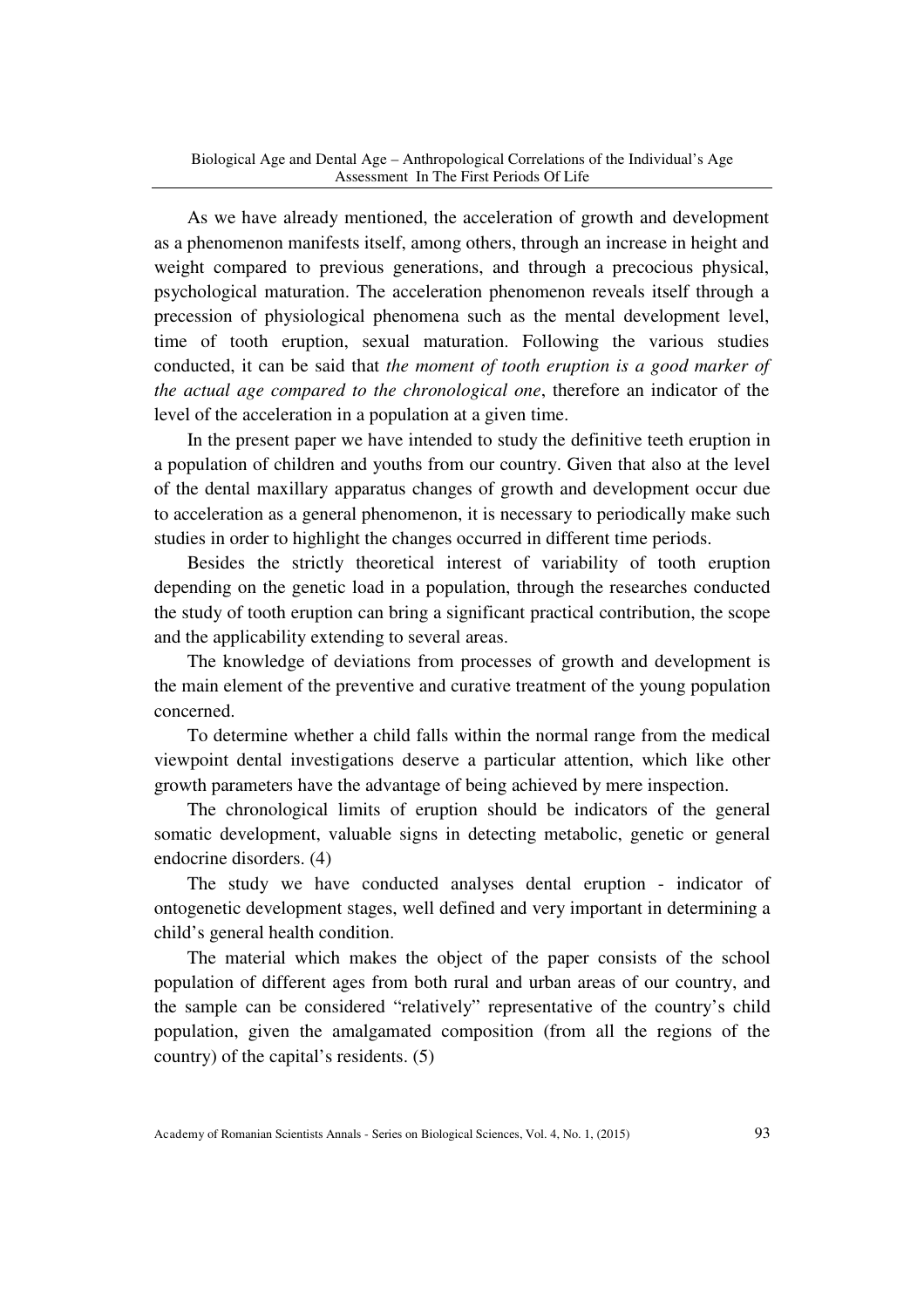A total number of 3767 subjects were investigated, of whom 1921 were male and 1846 female subjects, aged between 5 and 19, whose numerical distribution within each age group is exhibited in Table 4.

The samples were made according to the chronological age and sex. The basic core, longitudinally watched for four years, was initially made up of subjects grouped according to the educational system in our country, namely: kindergarten: 4-6 years, elementary school: 7-14 years, and high school: 15-19.

| <b>YEARS</b> | <b>BOYS</b> | <b>GIRLS</b> | <b>TOTAL</b> |
|--------------|-------------|--------------|--------------|
| 5            | 98          | 96           | 194          |
| 6            | 112         | 102          | 214          |
| 7            | 100         | 174          | 274          |
| 8            | 108         | 101          | 209          |
| 9            | 101         | 106          | 207          |
| 10           | 100         | 102          | 202          |
| 11           | 124         | 101          | 225          |
| 12           | 191         | 180          | 371          |
| 13           | 154         | 154          | 308          |
| 14           | 116         | 100          | 216          |
| 15           | 129         | 103          | 232          |
| 16           | 108         | 157          | 355          |
| 17           | 111         | 101          | 212          |
| 18           | 154         | 154          | 308          |
| 19           | 115         | 105          | 220          |
| Total        | 1921        | 1846         | 3767         |

**Table 4.** Study samples

In this paper we focused mainly on aspects pertaining to dental eruption chronology as an anthropological marker of biological age.

For the study we have conducted, Table 5 presents the age ranges of eruption of permanent dentition in both boys and girls, as well as how differentiated it is on dental arches in both sexes.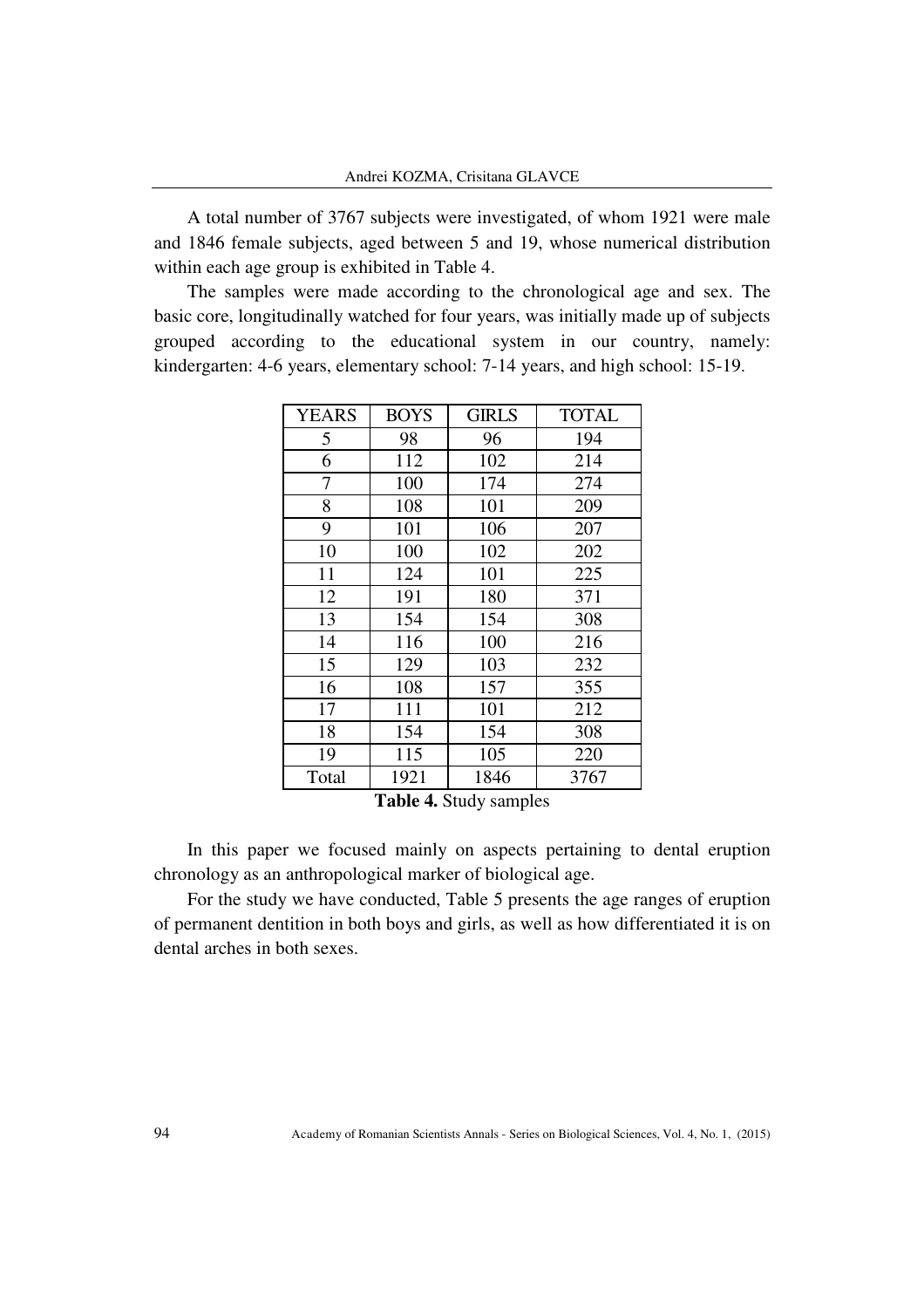|                                        |                | IC years I.L years C years |              | P1 years     | P <sub>2</sub> years ni | M1 years    | M <sub>2</sub> years | M3 years |  |  |
|----------------------------------------|----------------|----------------------------|--------------|--------------|-------------------------|-------------|----------------------|----------|--|--|
|                                        | maxillary arch |                            |              |              |                         |             |                      |          |  |  |
| <b>B.</b>                              | $6.7 - 8.4$    | $7.4 - 9.3$                | $9.8 - 12.8$ | $8.2 - 12.1$ | $9.6 - 13.1$            | $6.1 - 6.9$ | 11.6-13.7            | $18.3 -$ |  |  |
| G.                                     | $6.6 - 7.7$    | $7.3 - 9.2$                | $9.9 - 12.6$ | $9.4 - 11.0$ | $9.7 - 12.7$            | $5.7 - 6.4$ | 10.8-13.2            | $19-$    |  |  |
| mandibular arch                        |                |                            |              |              |                         |             |                      |          |  |  |
| <b>B.</b>                              | $6.3 - 7.2$    | $6.8 - 8.6$                | $9.5 - 12.1$ | $9.4 - 12.8$ | $10.1 - 13.2$           | $5.3 - 6.4$ | 11.4-13.3            | $18.2 -$ |  |  |
| G.                                     | $6.5 - 6.8$    | $6.7 - 7.9$                | $9.4 - 11.1$ | $9.4 - 11.4$ | $9.8 - 13.2$            | 5.6-6.5     | 10.8-12.7            | $18.8 -$ |  |  |
| $D_{\text{above}}$ $C_{\text{circle}}$ |                |                            |              |              |                         |             |                      |          |  |  |

Biological Age and Dental Age – Anthropological Correlations of the Individual's Age Assessment In The First Periods Of Life

B=boys G=girls

**Table 5.** Table summarising dental eruption depending on arcade and sex. (Years, months)

In order to view the micro-evolutionary differences in permanent dentition eruption in populations of children and teenagers in our country, we have compared the results obtained with dental ages indicated by Stewart and Baker.

The variability noticed is given by a genetic and mesologic conditioning specific to our group, which however observes a slight bent towards acceleration.

The eruption variations within the group of strongly conditioned genetically teeth (central and lateral incisors, and the molar of 6 years) in the samples taken into consideration can be noticed within the range of  $\pm$  6 months, neither acceleration nor the retardation being observed. Special attention should be paid to the mesologically conditioned dental groups (canine and premolars). In these groups the allowed variability is comprised between 10 and 12 months.

For the groups of teeth whose eruption is more influenced by living conditions, the retardation in the evolution of the periods of dental eruption is detected especially in boys, who are always more sensitive and are the first to respond to environmental changes.

Following our study we can say that dental eruption is a useful and handy indicator in determining the level of growth and development, thus enabling the detection of subjects who deviate from normality by accelerated or delayed evolution of this process.

We can say in our turn that the eruption of permanent teeth namely of each and every dental group cannot be linked to a limited time, characteristic of life, but rather to a period, due to the extension of the eruption on a minimum and maximum variable number of years. These periods have not undergone significant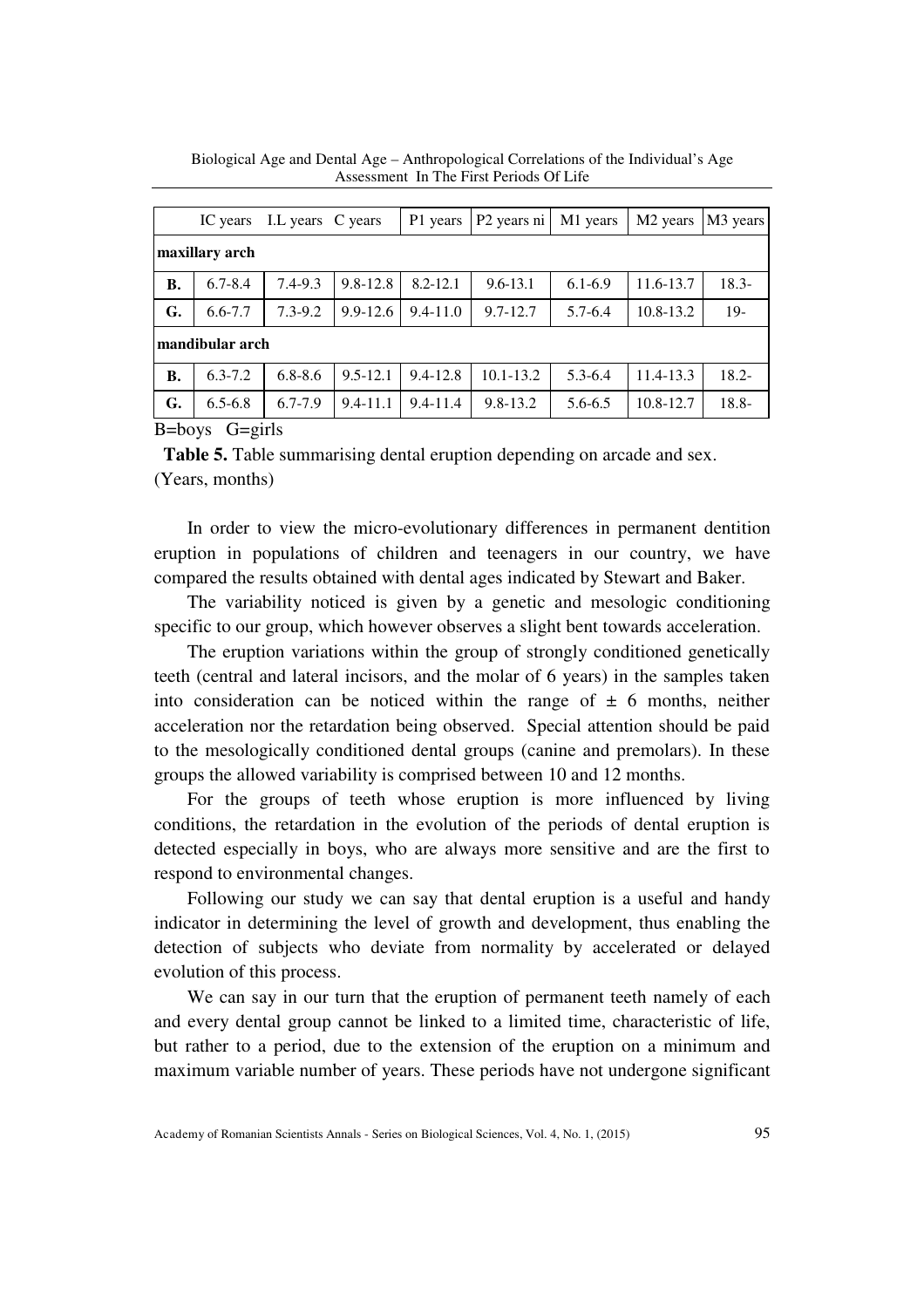changes due to the poor conditions of nutrition during the studied period, as we could have expected.

As to the poor mesologic conditions the quality of teeth suffered greatly during the investigated period and we can state the following things:

- A serious process of degradation of periodontal dental health stands out in the studied teenagers and youths, which increases with age. The health of teeth depends largely on genetic determinism, but the influence of environmental factors can lead to a stagnation or acceleration of the degradation process.
- There is a strong inter-conditionality of human (biological, physiological) and socio-cultural factors and the individual's periodontal dental health.
- There is a positive relationship between the degree of sexual maturation and the concern for the maintenance of oral hygiene, which explains the sexual dimorphism encountered after 15 years of the health of teeth and periodontium, which is better in girls than in boys. This may have as psycho-biological support the slower maturation of boys compared to girls.

The study of the changes that have occurred in the eruption data compared to the data considered as classics and which are regarded as a result of the acceleration phenomenon, which is obvious and proven in terms of somatic development, presents both a scientific and practical importance:

- scientifically speaking, by offering new data in the field of biological investigations and the interdependence between phenomena,

- practically speaking, by updating the changed data on the order of dental eruption, which will thus modify the therapeutic approach currently linked to intervals and orders of eruption that in modern man no longer correspond to the old patterns, acceleration and mesologic conditions inducing new aspects of sequence and order of dental eruption.

By applying the above mentioned considerations, we believe that physicians will have another approach in establishing dental age with applications in paediatrics, auxological anthropology, historical, legal anthropology, etc.

We can finally conclude that:

- Genetically conditioned teeth (central and lateral incisors and the first molars) present no changes as compared to the series studied by other authors.

- Mesologically conditioned teeth (canines, first and second premolar, second molar) exhibit retardation as compared to samples referred to in that eruption